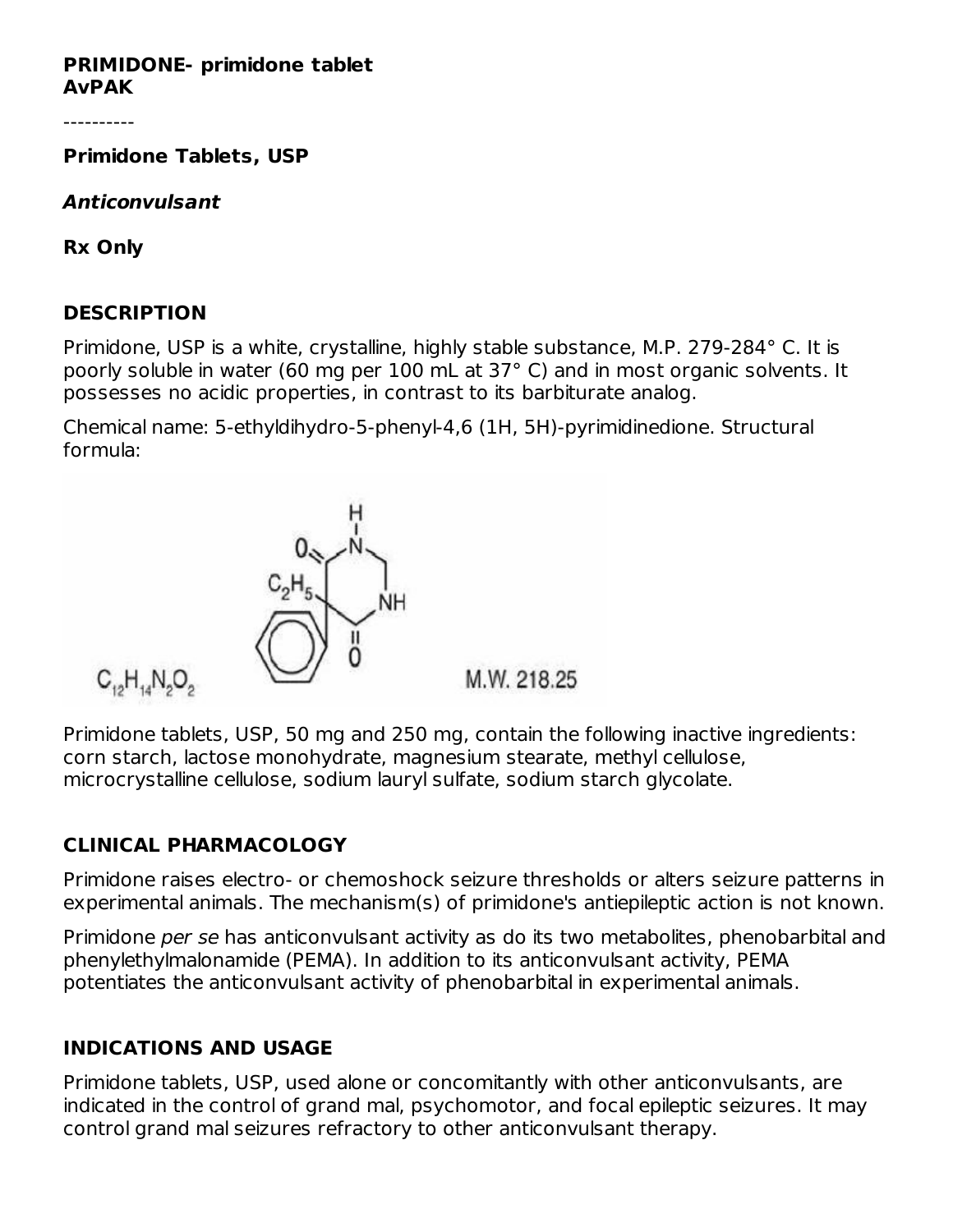# **CONTRAINDICATIONS**

Primidone, USP is contraindicated in:

1) patients with porphyria and

2) patients who are hypersensitive to phenobarbital (see **CLINICAL**

# **PHARMACOLOGY**).

## **WARNINGS**

The abrupt withdrawal of antiepileptic medication may precipitate status epilepticus. The therapeutic efficacy of a dosage regimen takes several weeks before it can be assessed.

#### **Suicidal Behavior and Ideation**

Antiepileptic drugs (AEDs), including primidone, increase the risk of suicidal thoughts or behavior in patients taking these drugs for any indication. Patients treated with any AED for any indication should be monitored for the emergence or worsening of depression, suicidal thoughts or behavior, and/or any unusual changes in mood or behavior.

Pooled analyses of 199 placebo-controlled clinical trials (mono- and adjunctive therapy) of 11 different AEDs showed that patients randomized to one of the AEDs had approximately twice the risk (adjusted Relative Risk 1.8, 95% CI:1.2, 2.7) of suicidal thinking or behavior compared to patients randomized to placebo. In these trials, which had a median treatment duration of 12 weeks, the estimated incidence rate of suicidal behavior or ideation among 27,863 AED-treated patients was 0.43%, compared to 0.24% among 16,029 placebo-treated patients, representing an increase of approximately one case of suicidal thinking or behavior for every 530 patients treated. There were four suicides in drug-treated patients in the trials and none in placebotreated patients, but the number is too small to allow any conclusion about drug effect on suicide.

The increased risk of suicidal thoughts or behavior with AEDs was observed as early as one week after starting drug treatment with AEDs and persisted for the duration of treatment assessed. Because most trials included in the analysis did not extend beyond 24 weeks, the risk of suicidal thoughts or behavior beyond 24 weeks could not be assessed.

The risk of suicidal thoughts or behavior was generally consistent among drugs in the data analyzed. The finding of increased risk with AEDs of varying mechanisms of action and across a range of indications suggests that the risk applies to all AEDs used for any indication. The risk did not vary substantially by age (5 to 100 years) in the clinical trials analyzed.

Table 1 shows absolute and relative risk by indication for all evaluated AEDs.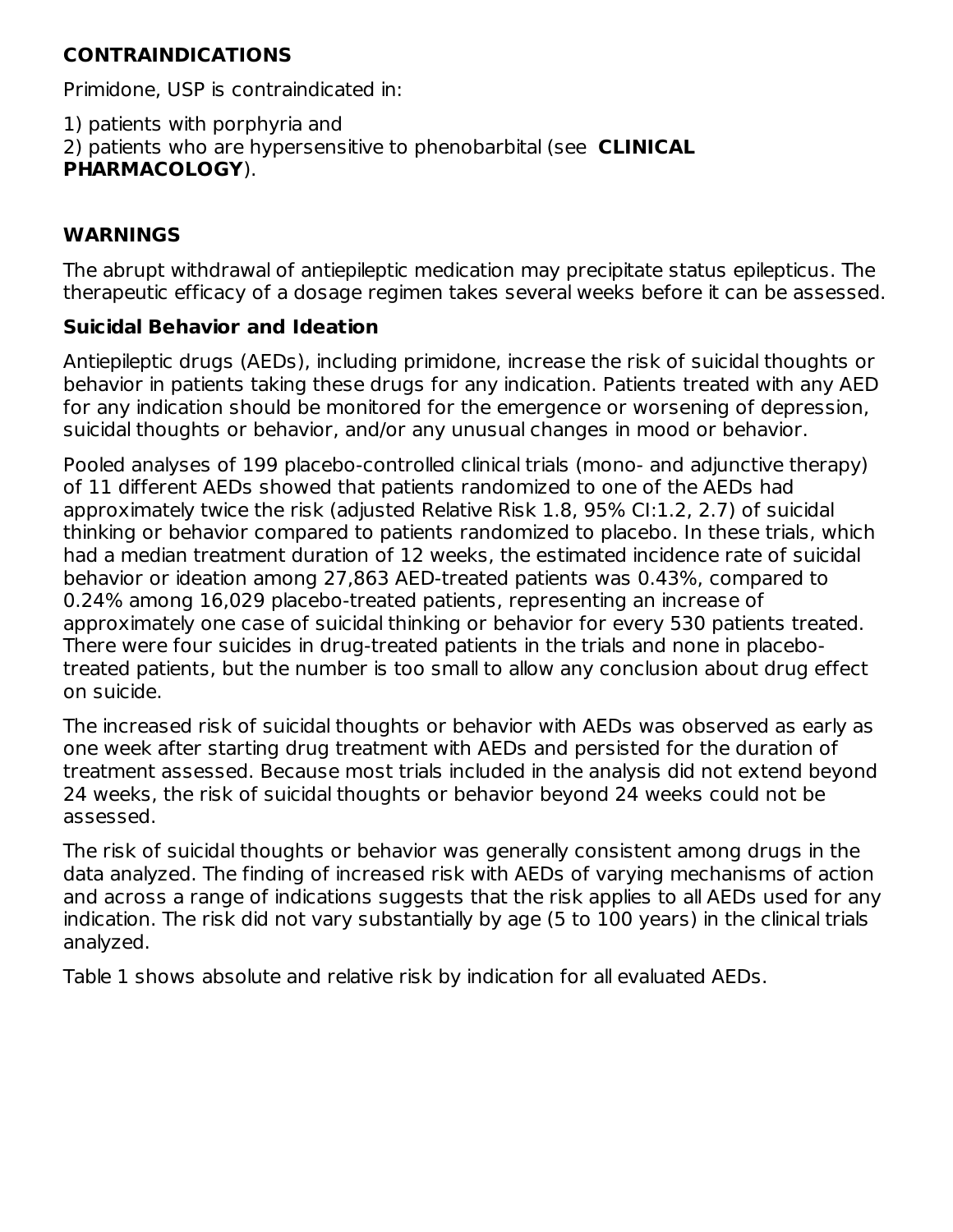| Indication  | Placebo       | <b>Drug Patients</b> | <b>Relative Risk:</b>                                 | <b>Risk</b>                                                 |
|-------------|---------------|----------------------|-------------------------------------------------------|-------------------------------------------------------------|
|             | Patients with | with Events          | Incidence                                             | Difference:                                                 |
|             | Events Per    | Per 1000             | of Events in                                          | Additional                                                  |
|             | 1000 Patients | Patients             | Drug Patients/<br>Incidence<br>in Placebo<br>Patients | <b>Drug Patients</b><br>with Events<br>Per 1000<br>Patients |
| Epilepsy    | 1.0           | 3.4                  | 3.5                                                   | 2.4                                                         |
| Psychiatric | 5.7           | 8.5                  | 1.5                                                   | 2.9                                                         |
| Other       | 1.0           | 1.8                  | 1.9                                                   | 0.9                                                         |
| Total       | 2.4           | 4.3                  | 1.8                                                   | 1.9                                                         |

The relative risk for suicidal thoughts or behavior was higher in clinical trials for epilepsy than in clinical trials for psychiatric or other conditions, but the absolute risk differences were similar for the epilepsy and psychiatric indications.

Anyone considering prescribing primidone or any other AED must balance the risk of suicidal thoughts or behavior with the risk of untreated illness. Epilepsy and many other illnesses for which AEDs are prescribed are themselves associated with morbidity and mortality and an increased risk of suicidal thoughts and behavior. Should suicidal thoughts and behavior emerge during treatment, the prescriber needs to consider whether the emergence of these symptoms in any given patient may be related to the illness being treated.

Patients, their caregivers, and families should be informed that AEDs increase the risk of suicidal thoughts and behavior and should be advised of the need to be alert for the emergence or worsening of the signs and symptoms of depression, any unusual changes in mood or behavior, or the emergence of suicidal thoughts, behavior, or thoughts about self-harm. Behaviors of concern should be reported immediately to healthcare providers.

# **Usage in Pregnancy**

To provide information regarding the effects of in utero exposure to primidone, physicians are advised to recommend that pregnant patients taking primidone enroll in the North American Antiepileptic Drug (NAAED) Pregnancy Registry. This can be done by calling the toll free number 1-888-233-2334, and must be done by patients themselves. Information on the registry can also be found at the website

http://www.aedpregnancyregistry.org/.

The effects of primidone in human pregnancy and nursing infants are unknown.

Recent reports suggest an association between the use of anticonvulsant drugs by women with epilepsy and an elevated incidence of birth defects in children born to these women. Data are more extensive with respect to diphenylhydantoin and phenobarbital, but these are also the most commonly prescribed anticonvulsants; less systematic or anecdotal reports suggest a possible similar association with the use of all known anticonvulsant drugs.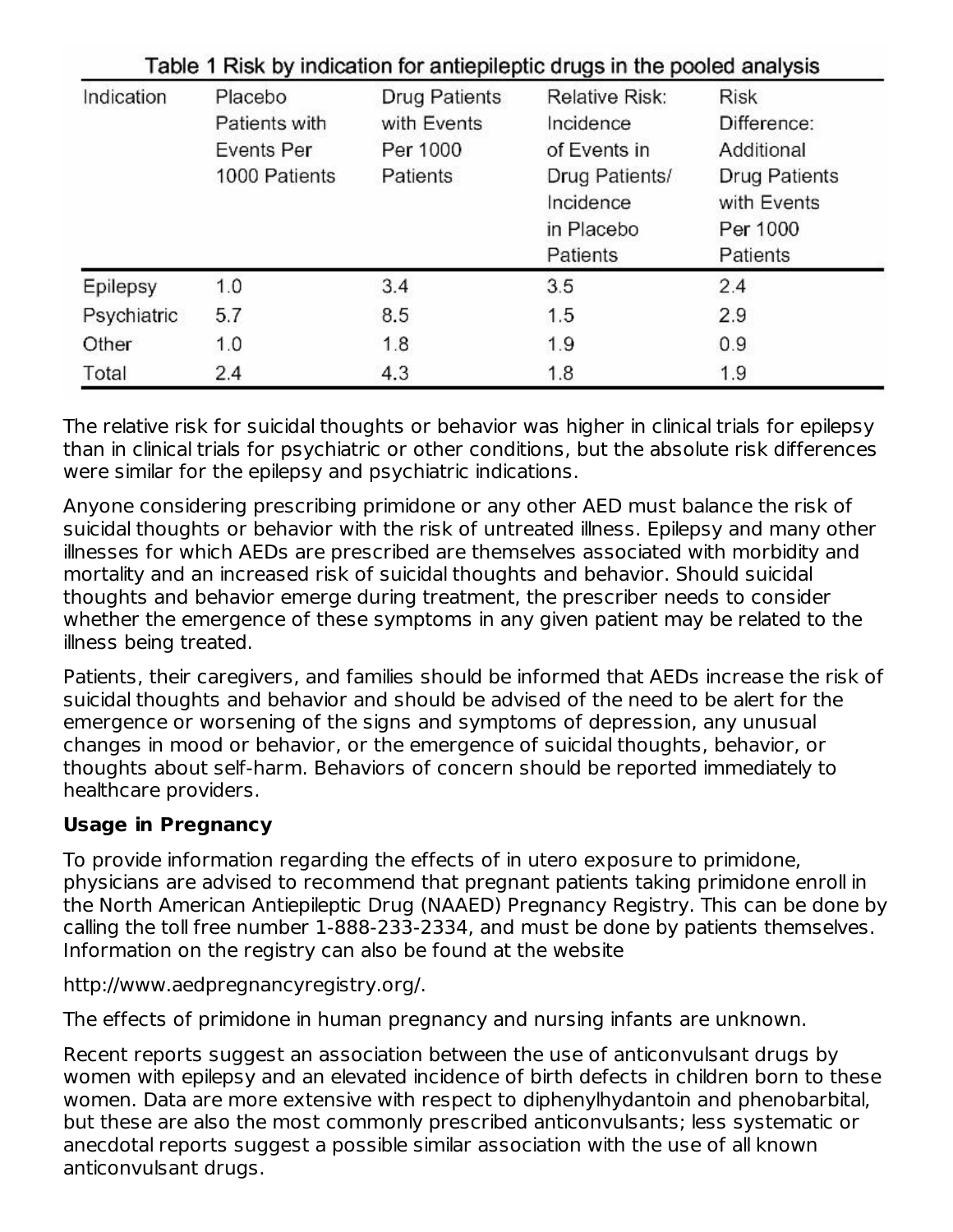The reports suggesting an elevated incidence of birth defects in children of drug-treated epileptic women cannot be regarded as adequate to prove a definite cause-and-effect relationship.

There are intrinsic methodologic problems in obtaining adequate data on drug teratogenicity in humans, the possibility also exists that other factors leading to birth defects, e.g., genetic factors or the epileptic condition itself, may be more important than drug therapy. The great majority of mothers on anticonvulsant medication deliver normal infants. It is important to note that anticonvulsant drugs should not be discontinued in patients in whom the drug is administered to prevent major seizures because of the strong possibility of precipitating status epilepticus with attendant hypoxia and threat to life. In individual cases where the severity and frequency of the seizure disorders are such that the removal of medication does not pose a serious threat to the patient, discontinuation of the drug may be considered prior to and during pregnancy, although it cannot be said with any confidence that even minor seizures do not pose some hazard to the developing embryo or fetus.

The prescribing physician will wish to weigh these considerations in treating or counseling epileptic women of childbearing potential. Neonatal hemorrhage, with a coagulation defect resembling vitamin K deficiency, has been described in newborns whose mothers were taking primidone and other anticonvulsants. Pregnant women under anticonvulsant therapy should receive prophylactic vitamin K  $_{\rm 1}$  therapy for one month prior to, and during, delivery.

## **PRECAUTIONS**

The total daily dosage should not exceed 2 g. Since primidone therapy generally extends over prolonged periods, a complete blood count and a sequential multiple analysis-12 (SMA-12) test should be made every six months.

# **In Nursing Mothers**

There is evidence that in mothers treated with primidone, the drug appears in the milk in substantial quantities. Since tests for the presence of primidone in biological fluids are too complex to be carried out in the average clinical laboratory, it is suggested that the presence of undue somnolence and drowsiness in nursing newborns of primidonetreated mothers be taken as an indication that nursing should be discontinued.

#### **Information for Patients**

**Suicidal Thinking and Behavior** - Patients, their caregivers, and families should be counseled that AEDs, including primidone, may increase the risk of suicidal thoughts and behavior and should be advised of the need to be alert for the emergence or worsening of symptoms of depression, any unusual changes in mood or behavior, or the emergence of suicidal thoughts, behavior, or thoughts about self-harm. Behaviors of concern should be reported immediately to healthcare providers.

Patients should be encouraged to enroll in the NAAED Pregnancy Registry if they become pregnant. This registry is collecting information about the safety of antiepileptic drugs during pregnancy. To enroll, patients can call the toll free number 1-888-233-2334 (see **Usage in Pregnancy** section).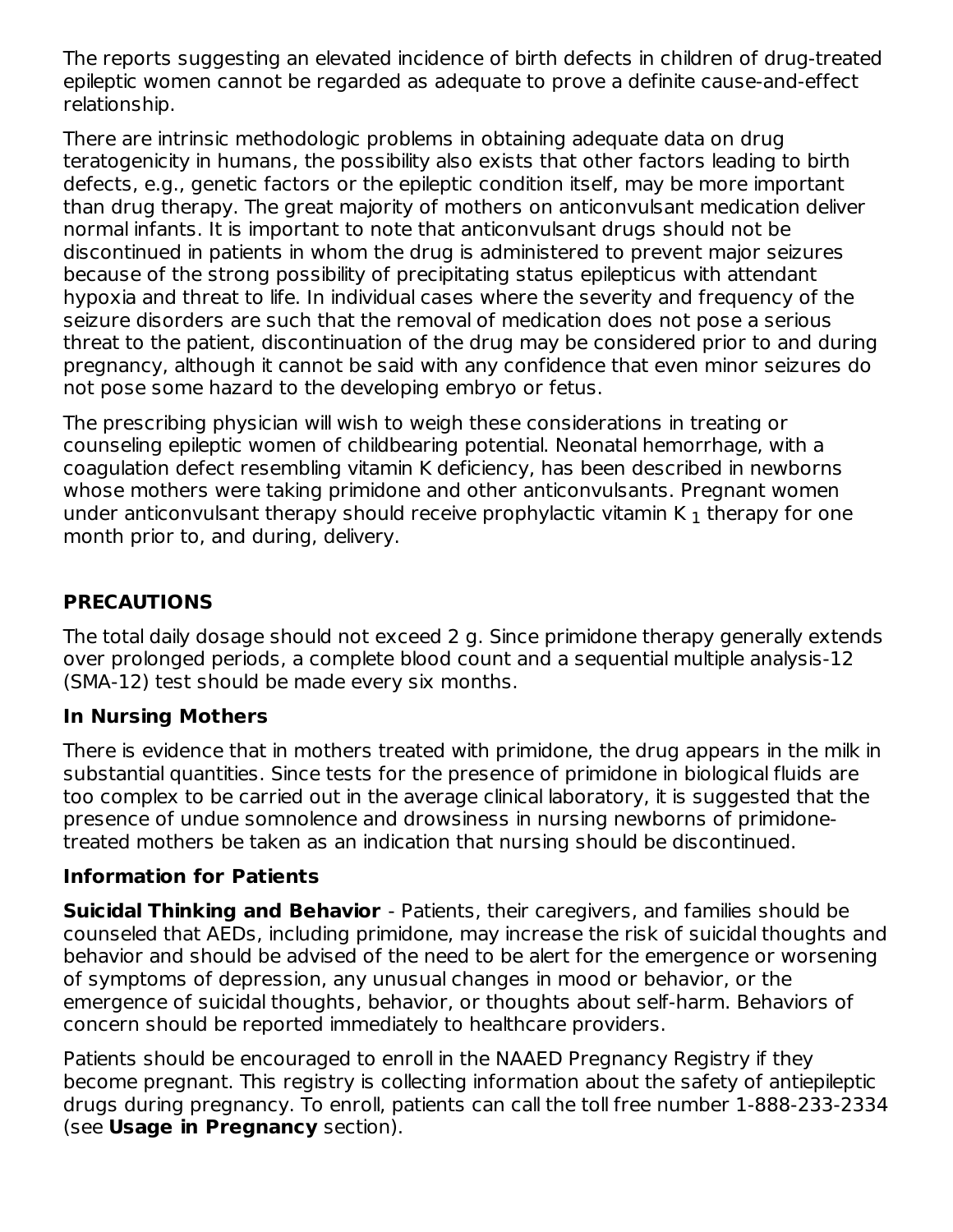Please refer to the Primidone Medication Guide for more information.

# **ADVERSE REACTIONS**

The most frequently occurring early side effects are ataxia and vertigo. These tend to disappear with continued therapy, or with reduction of initial dosage. Occasionally, the following have been reported: nausea, anorexia, vomiting, fatigue, hyperirritability, emotional disturbances, sexual impotency, diplopia, nystagmus, drowsiness, and morbilliform skin eruptions. Granulocytopenia, agranulocytosis, and red-cell hypoplasia and aplasia, have been reported rarely. These and, occasionally, other persistent or severe side effects may necessitate withdrawal of the drug. Megaloblastic anemia may occur as a rare idiosyncrasy to primidone and to other anticonvulsants. The anemia responds to folic acid without necessity of discontinuing medication.

#### **To report SUSPECTED ADVERSE REACTIONS contact AvKARE, Inc. at 1-855- 361-3993; email drugsafety@avkare.com; or FDA at 1-800-FDA-1088 or www.fda.gov/medwatch.**

# **DOSAGE AND ADMINISTRATION**

## **Adult Dosage**

Patients 8 years of age and older who have received no previous treatment may be started on primidone tablets, USP according to the following regimen using either 50 mg or scored 250 mg primidone tablets, USP:

Days 1 to 3: 100 to 125 mg at bedtime.

Days 4 to 6: 100 to 125 mg b.i.d.

Days 7 to 9: 100 to 125 mg t.i.d.

Day 10 to maintenance: 250 mg t.i.d.

For most adults and children 8 years of age and over, the usual maintenance dosage is three to four 250 mg primidone tablets, USP daily in divided doses (250 mg t.i.d. or q.i.d.). If required, an increase to five or six 250 mg tablets daily may be made but daily doses should not exceed 500 mg q.i.d.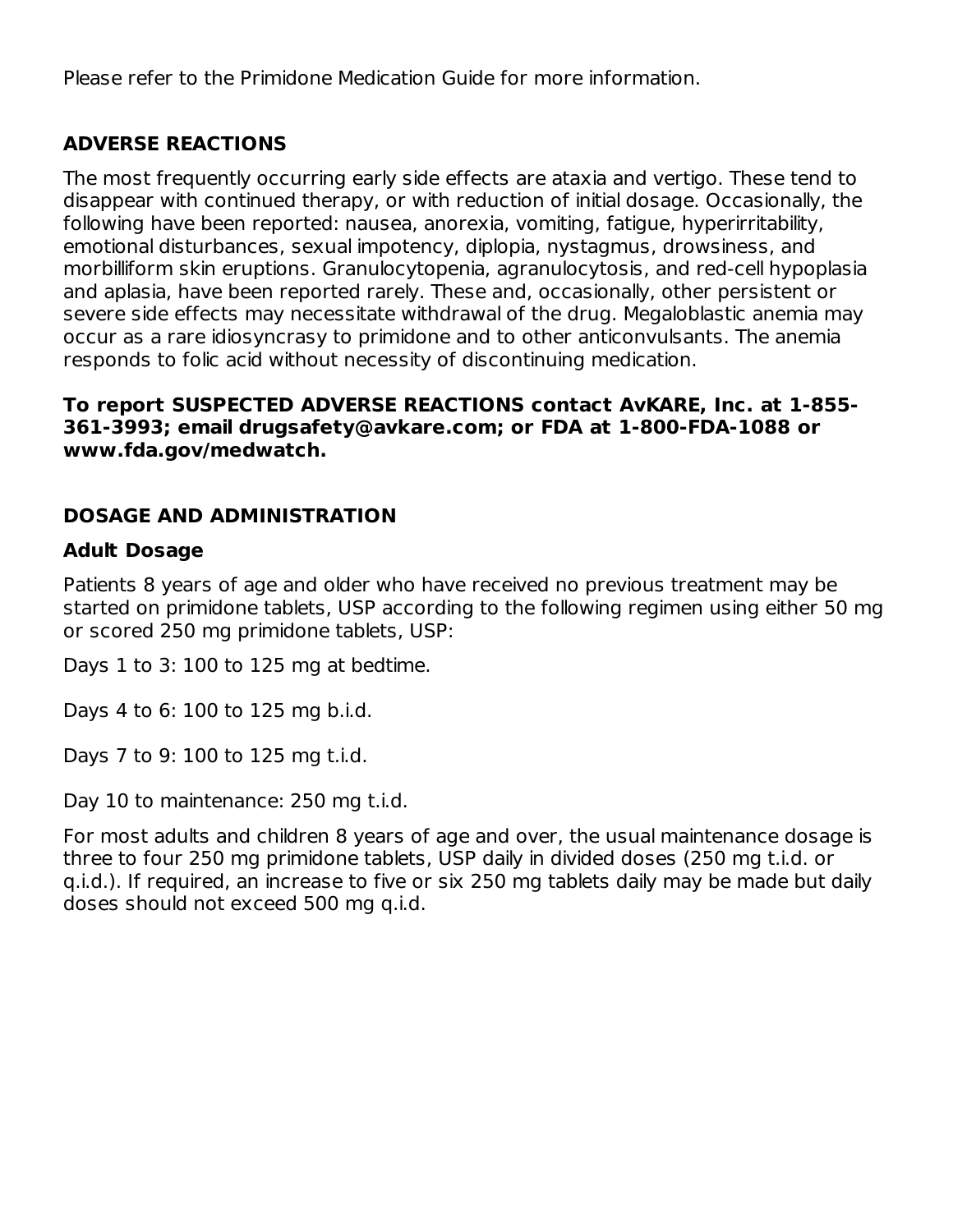| INITIAL: ADULTS AND CHILDREN OVER 8                  |   |   |    |                          |    |
|------------------------------------------------------|---|---|----|--------------------------|----|
| KEY: $\cdot$ = 50 mg tablet; $\cdot$ = 250 mg tablet |   |   |    |                          |    |
| DAY                                                  | 2 | 3 |    | 5                        | 6  |
| AM                                                   |   |   |    |                          |    |
| <b>NOON</b>                                          |   |   |    |                          |    |
| PМ                                                   |   |   |    |                          |    |
| DAY                                                  | 8 | 9 | 10 | 11                       | 12 |
| AM                                                   |   |   |    |                          |    |
| NOON                                                 |   |   |    | Adjust to<br>Maintenance |    |
| PM                                                   |   |   |    |                          |    |

Dosage should be individualized to provide maximum benefit. In some cases, serum blood level determinations of primidone, USP may be necessary for optimal dosage adjustment. The clinically effective serum level for primidone, USP is between 5 to 12 mcg/mL.

## **In Patients Already Receiving Other Anticonvulsants**

Primidone tablets, USP should be started at 100 to 125 mg at bedtime and gradually increased to maintenance level as the other drug is gradually decreased. This regimen should be continued until satisfactory dosage level is achieved for the combination, or the other medication is completely withdrawn. When therapy with primidone tablets, USP alone is the objective, the transition from concomitant therapy should not be completed in less than two weeks.

#### **Pediatric Dosage**

For children under 8 years of age, the following regimen may be used:

Days 1 to 3: 50 mg at bedtime.

Days 4 to 6: 50 mg b.i.d.

Days 7 to 9: 100 mg b.i.d.

Day 10 to maintenance: 125 mg t.i.d. to 250 mg t.i.d.

For children under 8 years of age, the usual maintenance dosage is 125 to 250 mg three times daily or 10 to 25 mg/kg/day in divided doses.

#### **HOW SUPPLIED**

Primidone Tablets, USP, **50 mg** are supplied as white, round, flat-faced, bevel-edged tablet, debossed "AN" above "44" on one side and cut-bisected on the other side.

NDC 50268-686-15 (10 Tablets per card, 5 cards per carton)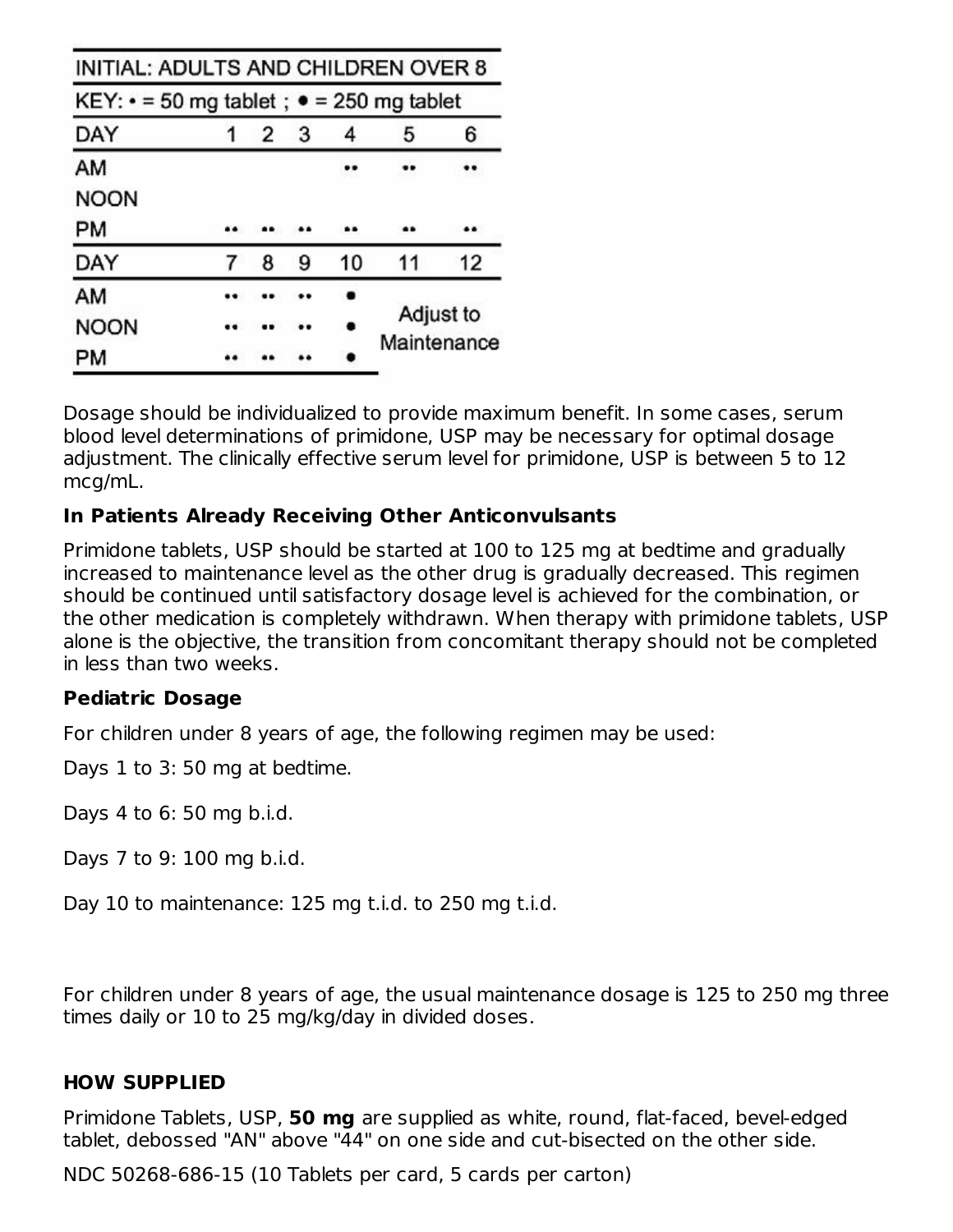Primidone Tablets, USP, **250 mg** are supplied as white, round, flat-faced, bevel-edged tablet, debossed "AN" bisect "545" on one side and plain on the other side.

NDC 50268-687-15 (10 Tablets per card, 5 cards per carton)

Store at 20° to 25°C (68° to 77°F); excursions permitted to 15° to 30°C (59° to 86°F) [See USP Controlled Room Temperature].

Dispensed in Unit Dose package. For Institutional Use Only.

KEEP THIS AND ALL MEDICATION OUT OF THE REACH OF CHILDREN.

Manufactured for: AvKARE, Inc. Pulaski, TN 38478

Mfg. Rev. 06-2016-00 AV Rev. 08/18 (P) AvPAK

# **MEDICATION GUIDE**

# **Primidone (PRIM-i-done) Tablets, 50 mg and 250 mg**

Read this Medication Guide before you start taking primidone and each time you get a refill. There may be new information. This information does not take the place of talking to your healthcare provider about your medical condition or treatment.

#### **What is the most important information I should know about primidone?**

#### **Do not stop taking primidone without first talking to your healthcare provider.**

Stopping primidone suddenly can cause serious problems.

# **Primidone can cause serious side effects, including:**

#### **Like other antiepileptic drugs, primidone may cause suicidal thoughts or actions in a very small number of people, about 1 in 500.**

#### **Call a healthcare provider right away if you have any of these symptoms, especially if they are new, worse, or worry you:**

- thoughts about suicide or dying
- attempts to commit suicide
- new or worse depression
- new or worse anxiety
- feeling agitated or restless
- panic attacks
- trouble sleeping (insomnia)
- new or worse irritability
- acting aggressive, being angry, or violent
- acting on dangerous impulses
- an extreme increase in activity and talking (mania)
- other unusual changes in behavior or mood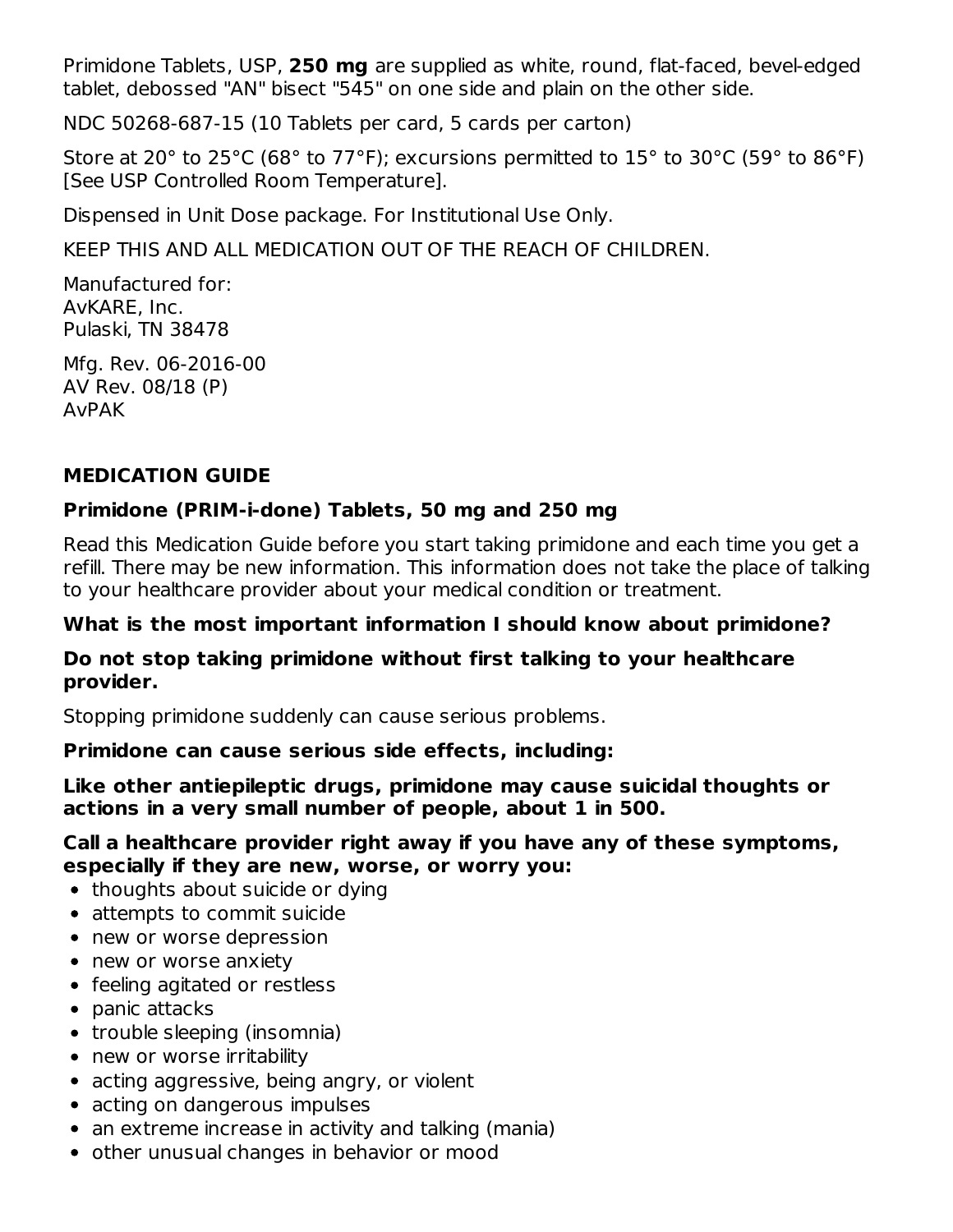#### **How can I watch for early symptoms of suicidal thoughts and actions?**

- Pay attention to any changes, especially sudden changes, in mood, behaviors, thoughts, or feelings.
- Keep all follow-up visits with your healthcare provider as scheduled.

Call your healthcare provider between visits as needed, especially if you are worried about symptoms.

# **Do not stop primidone without first talking to a healthcare provider.**

• Stopping primidone suddenly can cause serious problems. Stopping a seizure medicine suddenly in a patient who has epilepsy can cause seizures that will not stop (status epilepticus).

Suicidal thoughts or actions can be caused by things other than medicines. If you have suicidal thoughts or actions, your healthcare provider may check for other causes.

#### **What is primidone?**

Primidone is a prescription medicine used alone or with other medicines to treat people with:

- generalized tonic-clonic (grand mal) seizures
- complex partial (psychomotor) seizures
- partial (focal) epileptic seizures.

#### **Who should not take primidone?**

Do not take primidone if you:

- have a genetic disorder called porphyria
- are allergic to phenobarbital

# **What should I tell my healthcare provider before taking primidone?**

Before you take primidone, tell your healthcare provider if you:

- have or have had depression, mood problems or suicidal thoughts or behavior
- have any other medical conditions
- are pregnant or planning to become pregnant. Primidone may harm your unborn baby. Tell your healthcare provider right away if you become pregnant while taking primidone. You and your healthcare provider will decide if you should take primidone while you are pregnant.
	- If you become pregnant while taking primidone, talk to your healthcare provider about registering with the North American Antiepileptic Drug (NAAED) Pregnancy Registry. You can enroll in this registry by calling 1-888-233-2334. The purpose of this registry is to collect information about the safety of antiepileptic drugs during pregnancy.
- are breastfeeding or plan to breastfeed. Primidone can pass into breast milk. Talk to your healthcare provider about the best way to feed your baby if you take primidone.

# **Tell your healthcare provider about all the medicines you take, including prescription and non-prescription medicines, vitamins, and herbal**

**supplements.** Taking primidone with certain other medicines can cause side effects or affect how well they work. Do not start or stop other medicines without talking to your healthcare provider.

Know the medicines you take. Keep a list of them and show it to your healthcare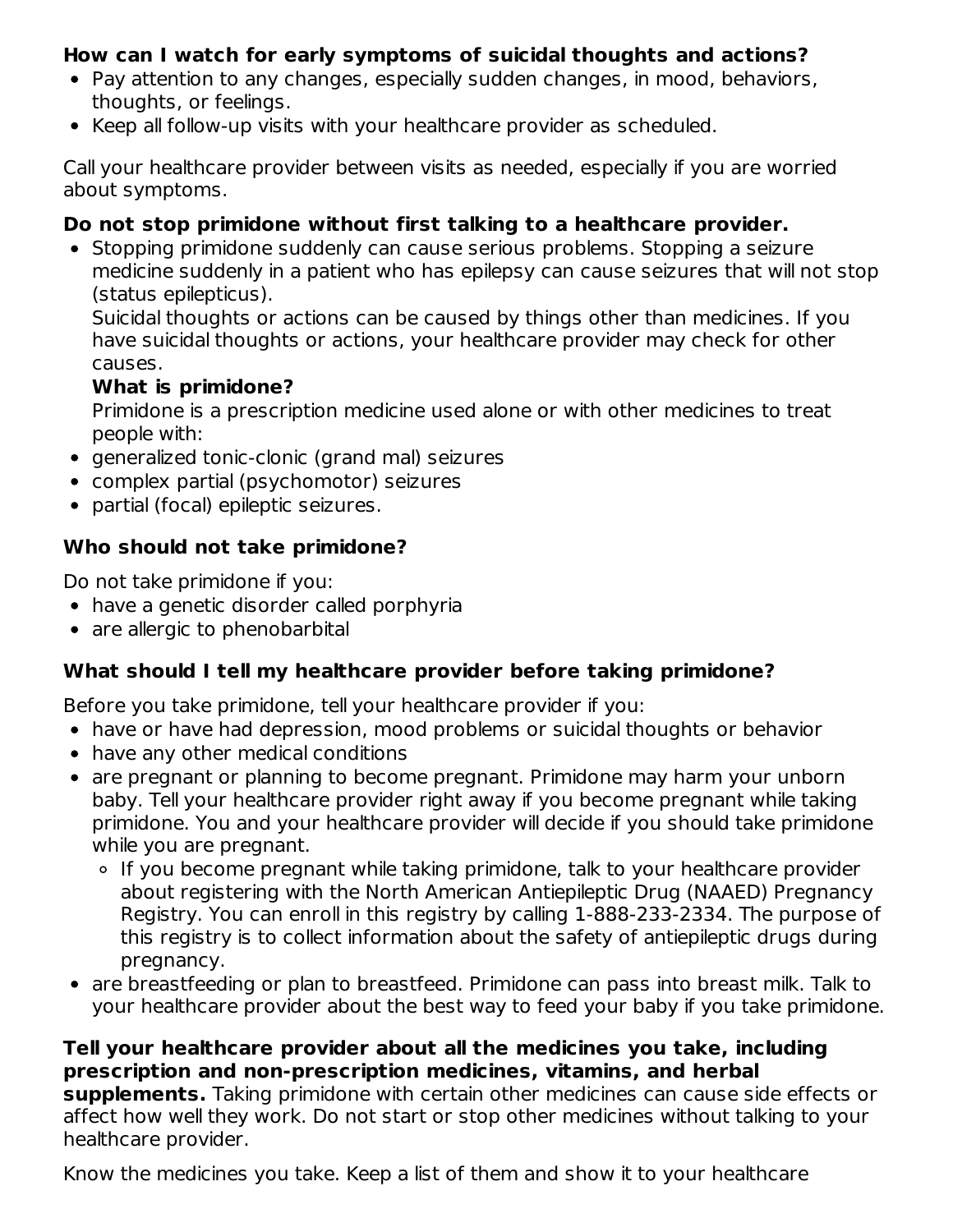provider and pharmacist each time you get a new medicine.

# **How should I take primidone tablets?**

Take primidone tablets exactly as prescribed. Your healthcare provider will tell you how much primidone tablets to take and when to take it.

- Your healthcare provider may change your dose. Do not change your dose without talking to your healthcare provider.
- Do not stop taking primidone tablets without first talking to your healthcare provider. Stopping primidone tablets suddenly can cause serious problems.
- If you take too much primidone, call your healthcare provider or local Poison Control Center right away.

# **What should I avoid while taking primidone?**

- Primidone can make you sleepy or dizzy. Do not drink alcohol or take other drugs that make you sleepy or dizzy while taking primidone without first discussing this with your healthcare provider. Taking primidone with alcohol or drugs that cause sleepiness or dizziness may make your sleepiness or dizziness worse.
- Do not drive, operate heavy machinery, or do other dangerous activities until you know how primidone affects you. Primidone can slow your thinking and motor skills.

# **What are the possible side effects of primidone?**

#### **See "What is the most important information I should know about primidone?".**

Primidone may cause other serious side effects including:

- Sleepiness that can be severe, especially when you first start taking primidone.
- Primidone may rarely cause blood problems. Symptoms may include:
	- fever, swollen glands, or sore throat that come and go or do not go away
	- frequent infections or an infection that does not go away
	- tiredness
	- shortness of breath
- Primidone may rarely cause allergic reactions. Symptoms may include:
	- $\circ$  skin rash
	- hives
	- sores in your mouth
	- blistering or peeling skin

The most common side effects of primidone include:

- problems with walking and moving
- feelings of dizziness, spinning, or swaying (vertigo)

These are not all the possible side effects of primidone. For more information, ask your healthcare provider or pharmacist.

Tell your healthcare provider if you have any side effect that bothers you or that does not go away.

# **Call your doctor for medical advice about side effects. You may report side effects to FDA at 1-800-FDA-1088.**

# **How should I store primidone tablets?**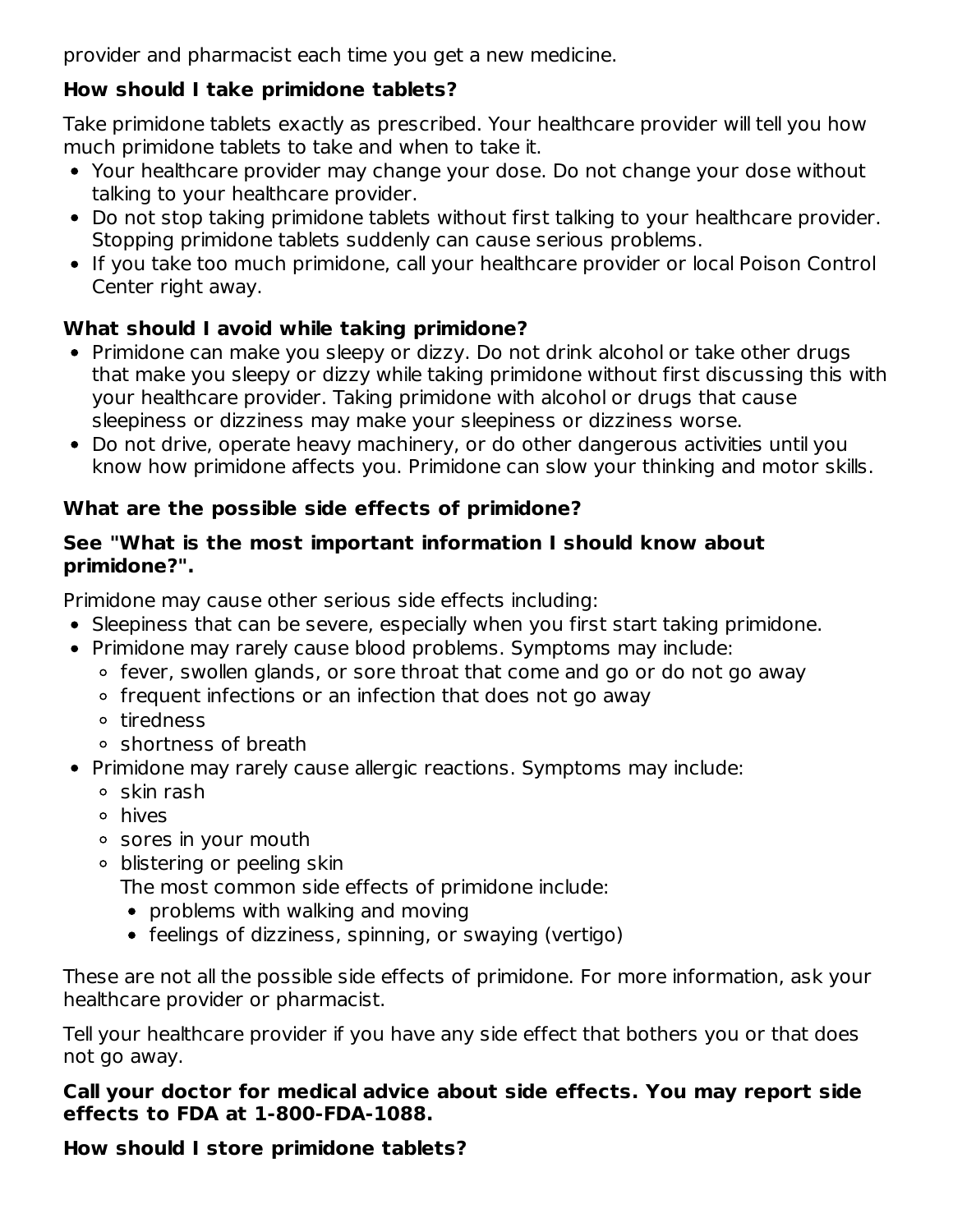Store primidone tablets at room temperature between 20° to 25°C (68°C to 77°F).

#### **Keep primidone tablets and all medicines out of the reach of children.**

#### **General Information about primidone**

Medicines are sometimes prescribed for purposes other than those listed in a Medication Guide. Do not use primidone for a condition for which it was not prescribed. Do not give primidone to other people, even if they have the same symptoms that you have. It may harm them.

This Medication Guide summarizes the most important information about primidone. If you would like more information, talk with your healthcare provider. You can ask your pharmacist or healthcare provider for information about primidone that is written for health professionals.

For more information, go to www.avkare.com or call 1-855-361-3993

#### . **What are the ingredients in primidone tablets?**

Active Ingredient: primidone

Inactive Ingredients: corn starch, lactose monohydrate, magnesium stearate, methyl cellulose, microcrystalline cellulose, sodium lauryl sulfate, and sodium starch glycolate.

This Medication Guide has been approved by the U.S. Food and Drug Administration

Manufactured for: **AvKARE, Inc.** Pulaski, TN 38478

Mfg. Rev. 06-2016-00 AvPAK AV Rev. 08/18 (P)

# **PACKAGE LABEL.PRINCIPAL DISPLAY PANEL**

NDC 50268-686-15 **Primidone Tablets, USP 50mg** Rx Only

50 Tablets (5X10) Unit Dose

5026868615

NDC 50268-686-15 **Primidone Tablets, USP 50mg** Rx Only

50 Tablets (5X10) Unit Dose

5026868615

Each tablet contains: Primidone, USP....................50mg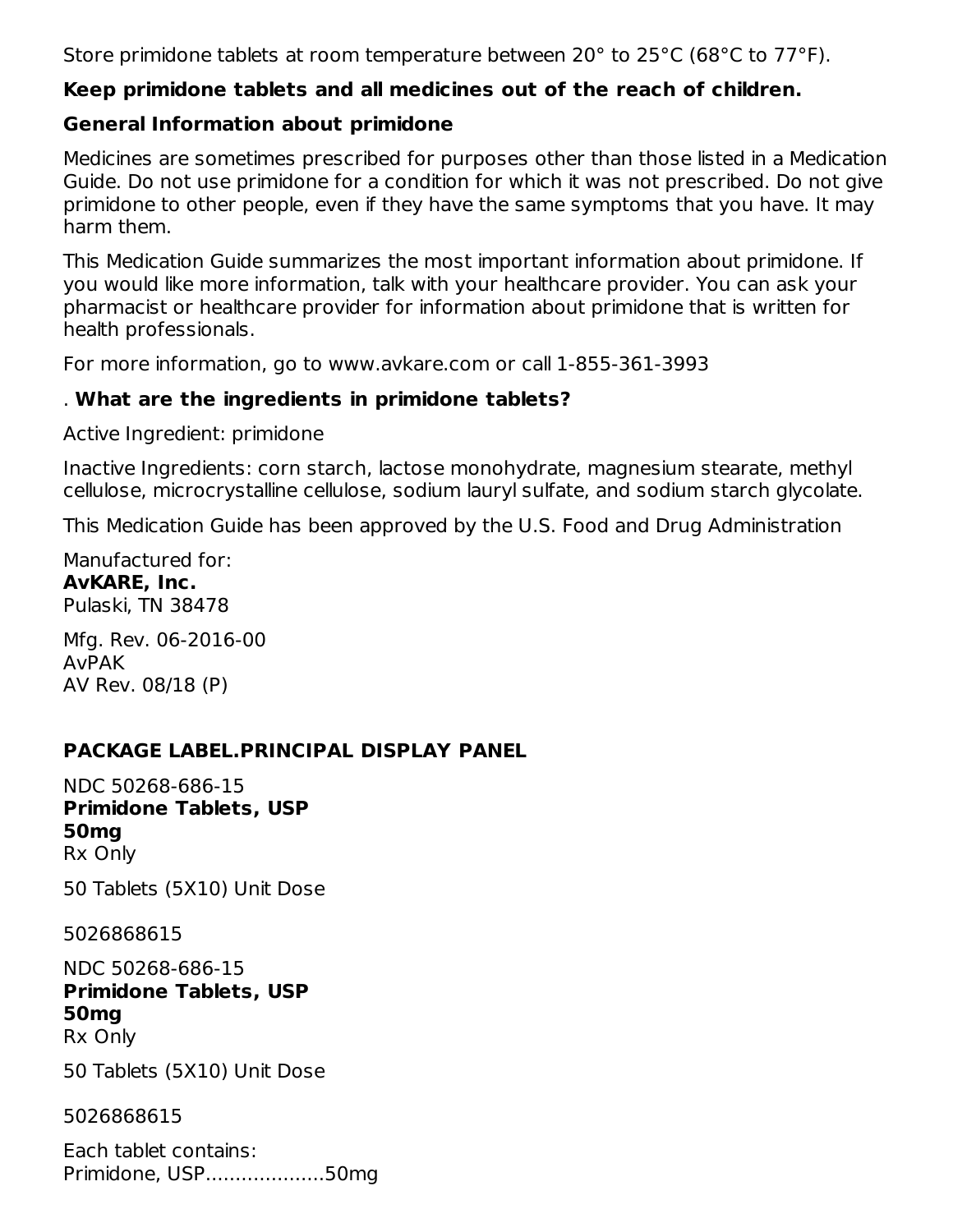Usual Dosage and Complete Prescribing Information: See accompanying literature.

Store at 20 <sup>o</sup>C to 25 <sup>o</sup>C (68 <sup>o</sup>F to 75 <sup>o</sup>F); excursions permitted to 15 <sup>o</sup>C to 30 <sup>o</sup>C (59 <sup>o</sup>F to 86 °F). [See USP Controlled Room Temperature].

KEEP THIS AND ALL MEDICATION OUT OF THE REACH OF CHILDREN.

Manufactured for: AvKARE, Inc. Pulaski, TN 38478

#### **AvPAK**

A PRODUCT OF AvKARE

Mfg. Rev. 04-2012 AV Rev. 02/15 (P)



NDC 50268-687-15 **Primiodne Tablets, USP 250mg** Rx Only

50 Tablets (5X10) Unit Dose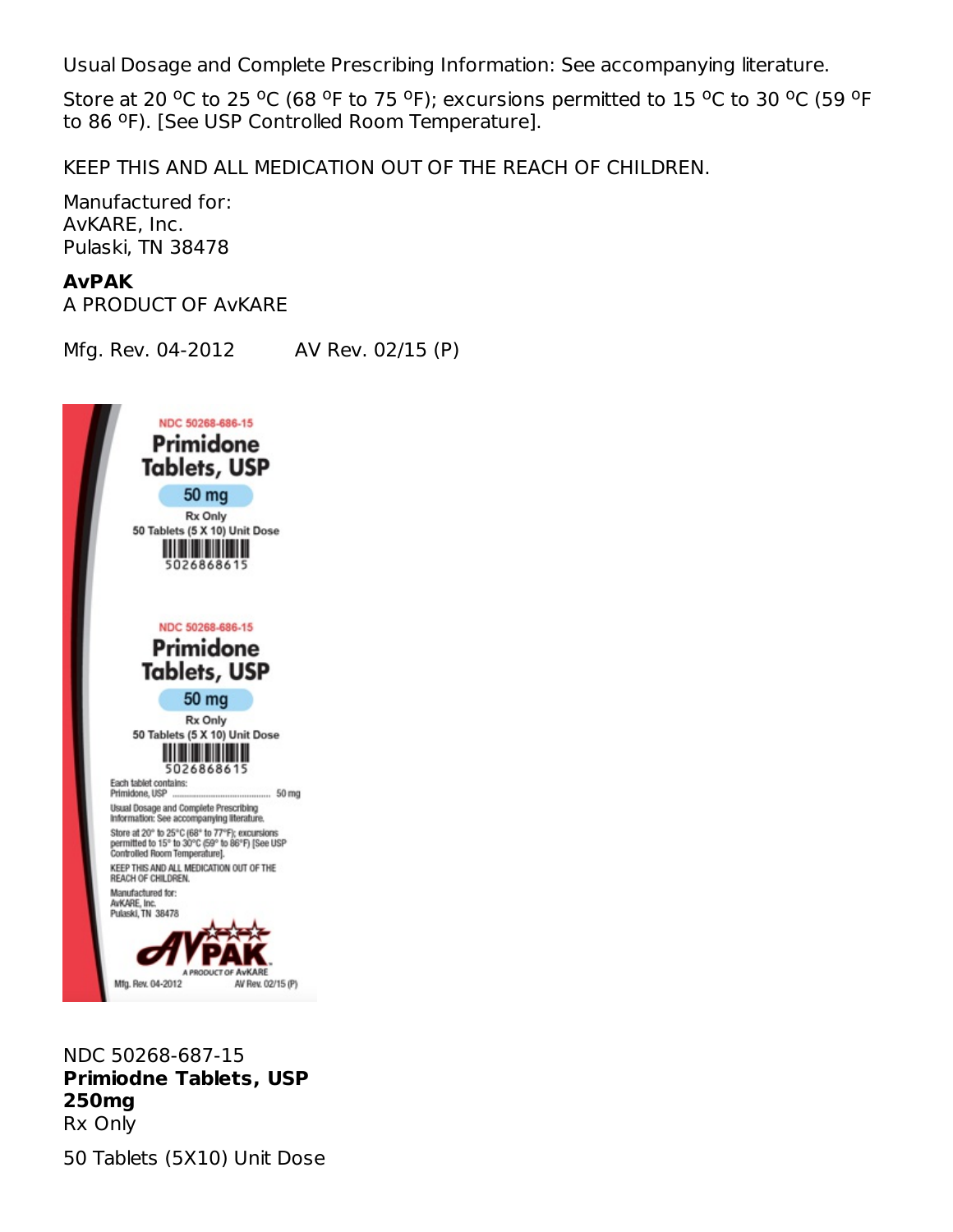5026868415

NDC 50268-687-15 **Primiodne Tablets, USP 250mg**

Rx Only

5026868415

Each tablet contains: Primidone, USP....................250mg

Usual Dosage and Complete Prescribing Information: See accompanying literature.

Dispense contents with a child-resistant closure (as required) and In a tight, lightresistant container as defined in the USP.

Store at 20 <sup>o</sup>C to 25 <sup>o</sup>C (68 <sup>o</sup>F to 75 <sup>o</sup>F); excursions permitted to 15 <sup>o</sup>C to 30 <sup>o</sup>C (59 <sup>o</sup>F to 86 °F). [See USP Controlled Room Temperature]. KEEP THIS AND ALL MEDICATION OUT OF THE REACH OF CHILDREN.

Manufactured for: AvKARE, Inc. Pulaski, TN 38478

#### **AvPAK**

A PRODUCT OF AvKARE

Mfg. Rev. 04/12 AV Rev. 02/13 (P)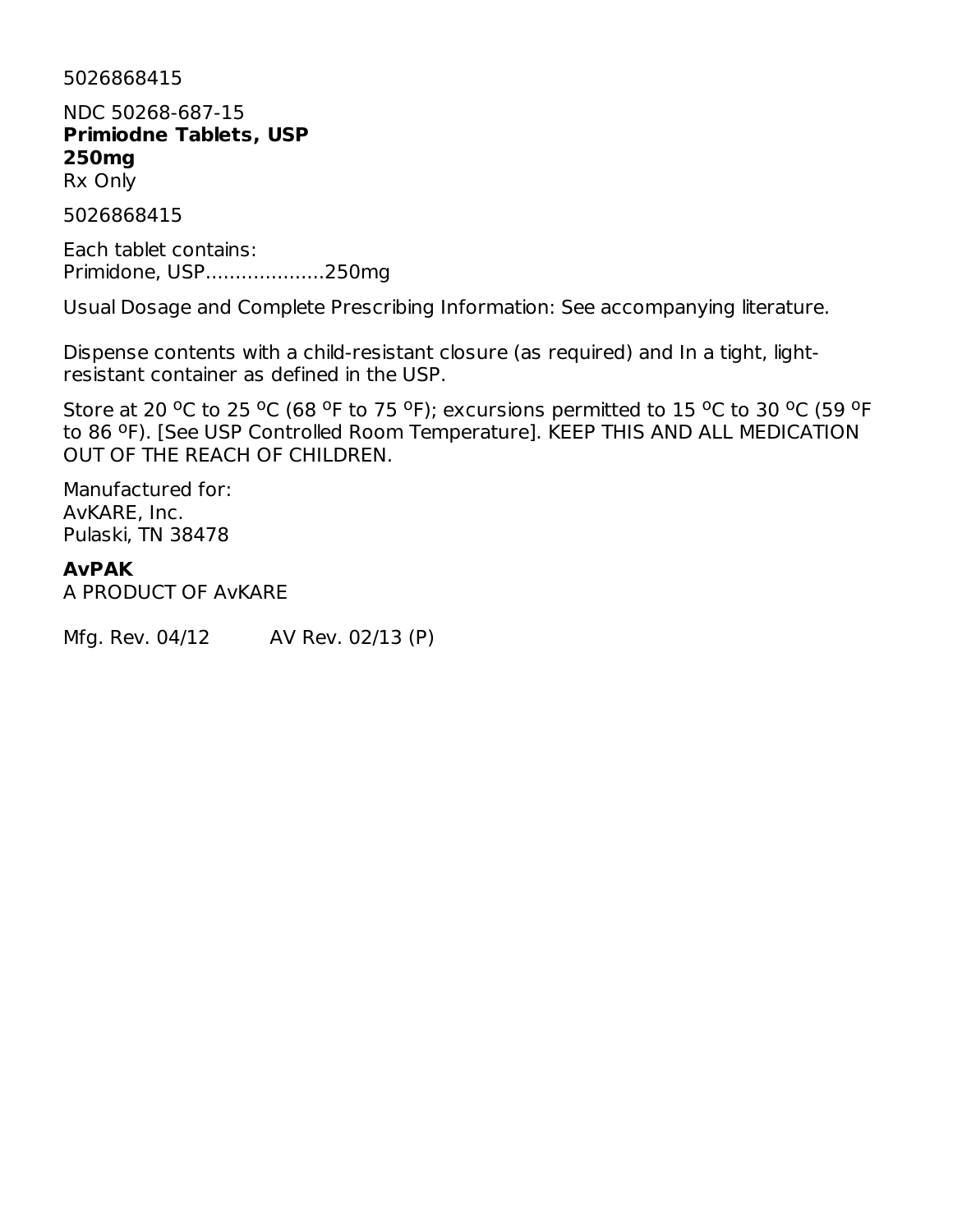

# **PRIMIDONE**

primidone tablet

| <b>Product Information</b>                                        |                                          |                              |       |                                  |                 |  |  |
|-------------------------------------------------------------------|------------------------------------------|------------------------------|-------|----------------------------------|-----------------|--|--|
| <b>Product Type</b>                                               | <b>HUMAN PRESCRIPTION</b><br><b>DRUG</b> | <b>Item Code</b><br>(Source) |       | NDC:50268-686(NDC:53746-<br>544) |                 |  |  |
| <b>Route of Administration</b>                                    | ORAL                                     |                              |       |                                  |                 |  |  |
|                                                                   |                                          |                              |       |                                  |                 |  |  |
|                                                                   |                                          |                              |       |                                  |                 |  |  |
| <b>Active Ingredient/Active Moiety</b>                            |                                          |                              |       |                                  |                 |  |  |
|                                                                   | <b>Ingredient Name</b>                   |                              |       | <b>Basis of Strength</b>         | <b>Strength</b> |  |  |
| <b>PRIMIDONE</b> (UNII: 13AFD7670Q) (PRIMIDONE - UNII:13AFD7670Q) | <b>PRIMIDONE</b>                         |                              | 50 mg |                                  |                 |  |  |
|                                                                   |                                          |                              |       |                                  |                 |  |  |
| <b>Inactive Ingredients</b>                                       |                                          |                              |       |                                  |                 |  |  |
|                                                                   | <b>Ingredient Name</b>                   |                              |       |                                  | <b>Strength</b> |  |  |
| <b>STARCH, CORN (UNII: O8232NY3SJ)</b>                            |                                          |                              |       |                                  |                 |  |  |
| <b>LACTOSE MONOHYDRATE (UNII: EWO5708I5X)</b>                     |                                          |                              |       |                                  |                 |  |  |
| MAGNESIUM STEARATE (UNII: 70097M6I30)                             |                                          |                              |       |                                  |                 |  |  |
| <b>METHYLCELLULOSE (100 CPS) (UNII: 4GFU244C4J)</b>               |                                          |                              |       |                                  |                 |  |  |
|                                                                   |                                          |                              |       |                                  |                 |  |  |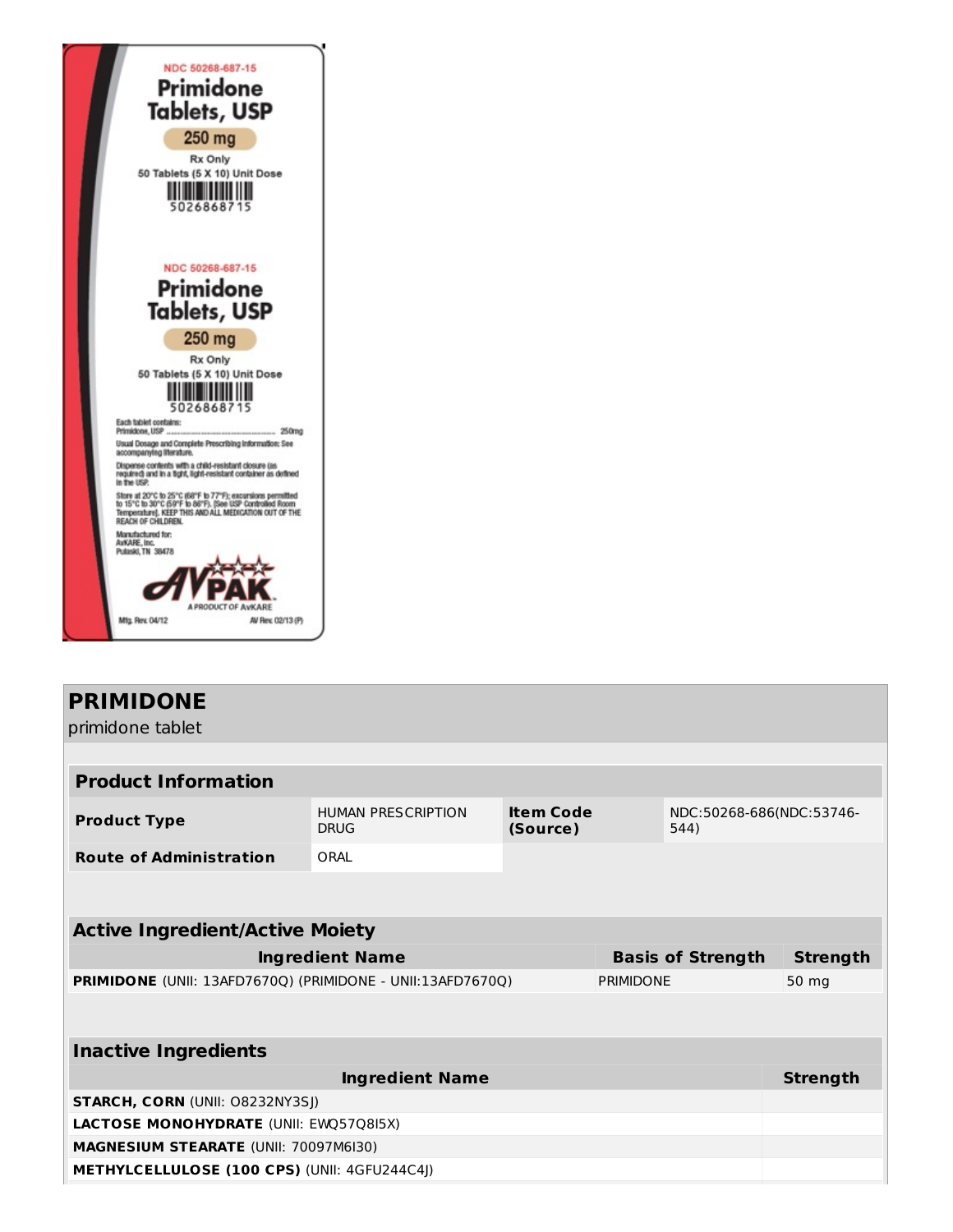|              | <b>CELLULOSE, MICROCRYSTALLINE (UNII: OP1R32D61U)</b> |            |                            |                                                              |                                       |                                     |  |  |
|--------------|-------------------------------------------------------|------------|----------------------------|--------------------------------------------------------------|---------------------------------------|-------------------------------------|--|--|
|              | SODIUM LAURYL SULFATE (UNII: 368GB5141J)              |            |                            |                                                              |                                       |                                     |  |  |
|              |                                                       |            |                            | SODIUM STARCH GLYCOLATE TYPE A POTATO (UNII: 5856J3G2A2)     |                                       |                                     |  |  |
|              |                                                       |            |                            |                                                              |                                       |                                     |  |  |
|              | <b>Product Characteristics</b>                        |            |                            |                                                              |                                       |                                     |  |  |
|              | Color                                                 |            | white                      | <b>Score</b>                                                 |                                       | 2 pieces                            |  |  |
|              | <b>Shape</b>                                          |            | <b>ROUND</b>               | <b>Size</b>                                                  |                                       | 6 <sub>mm</sub>                     |  |  |
|              | Flavor                                                |            |                            | <b>Imprint Code</b>                                          |                                       | AN;44                               |  |  |
|              | <b>Contains</b>                                       |            |                            |                                                              |                                       |                                     |  |  |
|              |                                                       |            |                            |                                                              |                                       |                                     |  |  |
|              |                                                       |            |                            |                                                              |                                       |                                     |  |  |
|              | <b>Packaging</b>                                      |            |                            |                                                              |                                       |                                     |  |  |
| #            | <b>Item Code</b>                                      |            | <b>Package Description</b> |                                                              | <b>Marketing Start</b><br><b>Date</b> | <b>Marketing End</b><br><b>Date</b> |  |  |
| $\mathbf{1}$ | NDC:50268-686-<br>15                                  |            | 50 in 1 BOX, UNIT-DOSE     |                                                              | 05/19/2011                            |                                     |  |  |
| $\mathbf{1}$ | 11                                                    | Product    |                            | NDC:50268-686-1 in 1 BLISTER PACK; Type 0: Not a Combination |                                       |                                     |  |  |
|              |                                                       |            |                            |                                                              |                                       |                                     |  |  |
|              |                                                       |            |                            |                                                              |                                       |                                     |  |  |
|              | <b>Marketing Information</b>                          |            |                            |                                                              |                                       |                                     |  |  |
|              | <b>Marketing</b><br>Category                          |            |                            | <b>Application Number or Monograph</b><br><b>Citation</b>    | <b>Marketing Start</b><br>Date        | <b>Marketing End</b><br><b>Date</b> |  |  |
|              | <b>ANDA</b>                                           | ANDA040866 |                            |                                                              | 05/19/2011                            |                                     |  |  |
|              |                                                       |            |                            |                                                              |                                       |                                     |  |  |

# **PRIMIDONE**

primidone tablet

| <b>Product Information</b>                                                            |                                          |                              |  |                                  |                 |  |
|---------------------------------------------------------------------------------------|------------------------------------------|------------------------------|--|----------------------------------|-----------------|--|
| <b>Product Type</b>                                                                   | <b>HUMAN PRESCRIPTION</b><br><b>DRUG</b> | <b>Item Code</b><br>(Source) |  | NDC:50268-687(NDC:53746-<br>545) |                 |  |
| <b>Route of Administration</b>                                                        | ORAL                                     |                              |  |                                  |                 |  |
|                                                                                       |                                          |                              |  |                                  |                 |  |
|                                                                                       |                                          |                              |  |                                  |                 |  |
| <b>Active Ingredient/Active Moiety</b>                                                |                                          |                              |  |                                  |                 |  |
| <b>Ingredient Name</b><br><b>Basis of Strength</b>                                    |                                          |                              |  |                                  |                 |  |
| <b>PRIMIDONE</b> (UNII: 13AFD7670Q) (PRIMIDONE - UNII:13AFD7670Q)<br><b>PRIMIDONE</b> |                                          |                              |  |                                  |                 |  |
|                                                                                       |                                          |                              |  |                                  |                 |  |
|                                                                                       |                                          |                              |  |                                  |                 |  |
| <b>Inactive Ingredients</b>                                                           |                                          |                              |  |                                  |                 |  |
|                                                                                       | <b>Ingredient Name</b>                   |                              |  |                                  | <b>Strength</b> |  |
| <b>STARCH, CORN (UNII: O8232NY3SJ)</b>                                                |                                          |                              |  |                                  |                 |  |
| <b>LACTOSE MONOHYDRATE (UNII: EWQ57Q8I5X)</b>                                         |                                          |                              |  |                                  |                 |  |
| <b>MAGNESIUM STEARATE (UNII: 70097M6I30)</b>                                          |                                          |                              |  |                                  |                 |  |
| METHYLCELLULOSE (100 CPS) (UNII: 4GFU244C4J)                                          |                                          |                              |  |                                  |                 |  |
| <b>CELLULOSE, MICROCRYSTALLINE (UNII: OP1R32D61U)</b>                                 |                                          |                              |  |                                  |                 |  |